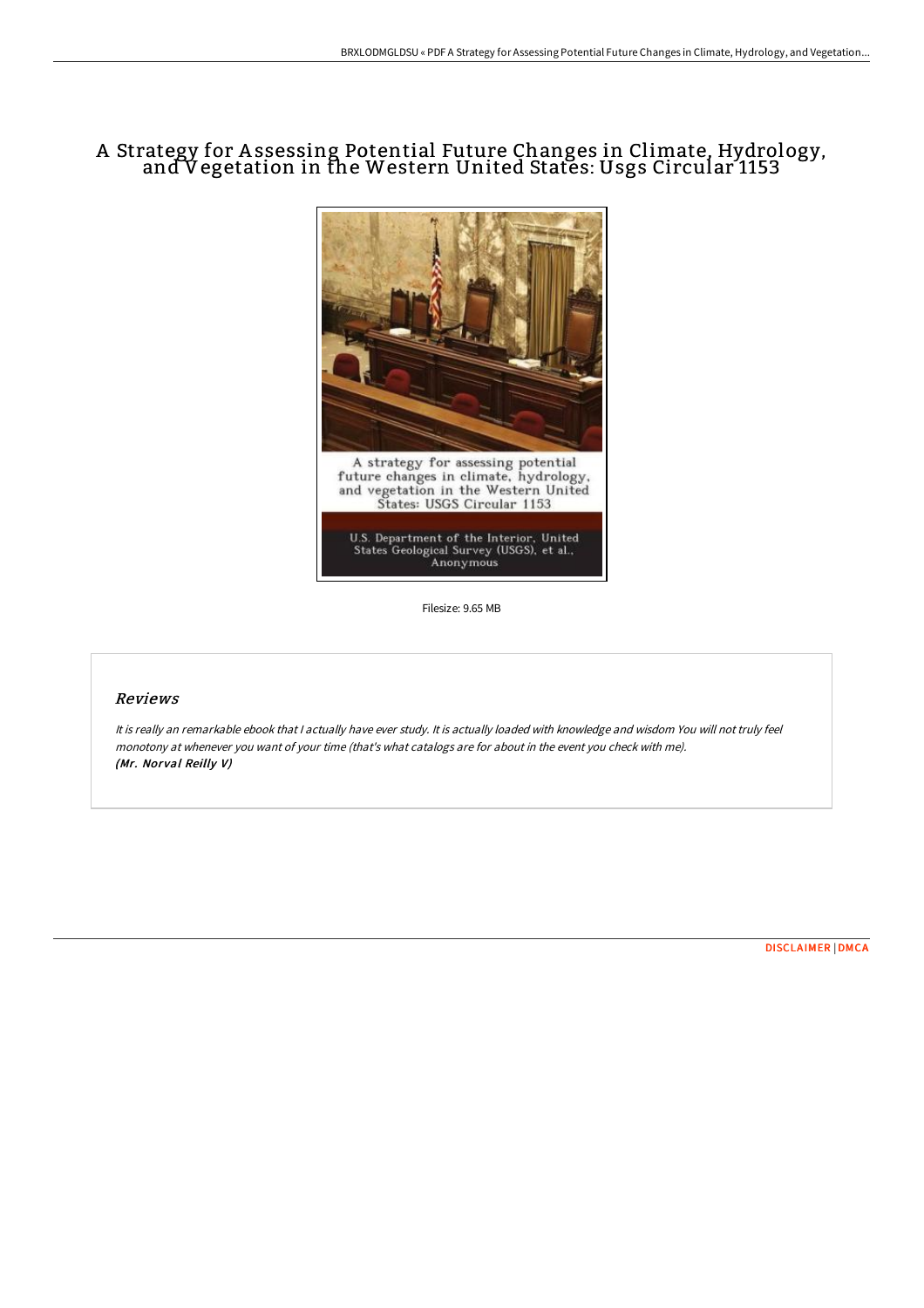## A STRATEGY FOR ASSESSING POTENTIAL FUTURE CHANGES IN CLIMATE, HYDROLOGY, AND VEGETATION IN THE WESTERN UNITED STATES: USGS CIRCULAR 1153



To get A Strategy for Assessing Potential Future Changes in Climate, Hydrology, and Vegetation in the Western United States: Usgs Cir cular 1153 PDF, remember to refer to the hyperlink under and download the ebook or have accessibility to other information that are highly relevant to A STRATEGY FOR ASSESSING POTENTIAL FUTURE CHANGES IN CLIMATE, HYDROLOGY, AND VEGETATION IN THE WESTERN UNITED STATES: USGS CIRCULAR 1153 ebook.

BiblioGov. Paperback. Book Condition: New. This item is printed on demand. Paperback. 30 pages. Dimensions: 9.7in. x 7.4in. x 0.1in.Historical and geological data indicate that significant changes can occur in the Earths climate on time scales ranging from years to millennia. In addition to natural climatic change, climatic changes may occur in the near future due to increased concentrations of carbon dioxide and other trace gases in the atmosphere that are the result of human activities. International research efforts using atmospheric general circulation models (AGCMs) to assess potential climatic conditions under atmospheric carbon dioxide concentrations of twice the pre-industrial level (a 2 X CO2 atmosphere) conclude that climate would warm on a global basis. However, it is diEicult to assess how the projected warmer climatic conditions would be distributed on a regional scale and what the effects of such warming would be on the landscape, especially for temperate mountainous regions such as the Western United States. In this report, we present a strategy to assess the regional sensitivity to global climatic change. The strategy makes use of a hierarchy of models ranging from an AGCM, to a regional climate model, to landscape-scale process models of hydrology and vegetation. A 2 X CO2 global climate simulation conducted with the National Center for Atmospheric Research (NCAR) GENESIS AGCM on a grid of approximately 4. 5o of latitude by 7. 5o of longitude was used to drive the NCAR regional climate model (RegCM) over the Western United States on a grid of 60 km by 60 km. The output from the RegCM is used directly (for hydrologic models) or interpolated onto a 15-km grid (for vegetation models) to quantify possible future environmental conditions on a spatial scale relevant to policy makers and land managers. This item ships from La Vergne,TN. Paperback.

 $\blacksquare$ Read A Strategy for Assessing Potential Future Changes in Climate, [Hydrology,](http://albedo.media/a-strategy-for-assessing-potential-future-change.html) and Vegetation in the Western United States: Usgs Circular 1153 Online

Download PDF A Strategy for Assessing Potential Future Changes in Climate, [Hydrology,](http://albedo.media/a-strategy-for-assessing-potential-future-change.html) and Vegetation in the Western United States: Usgs Circular 1153